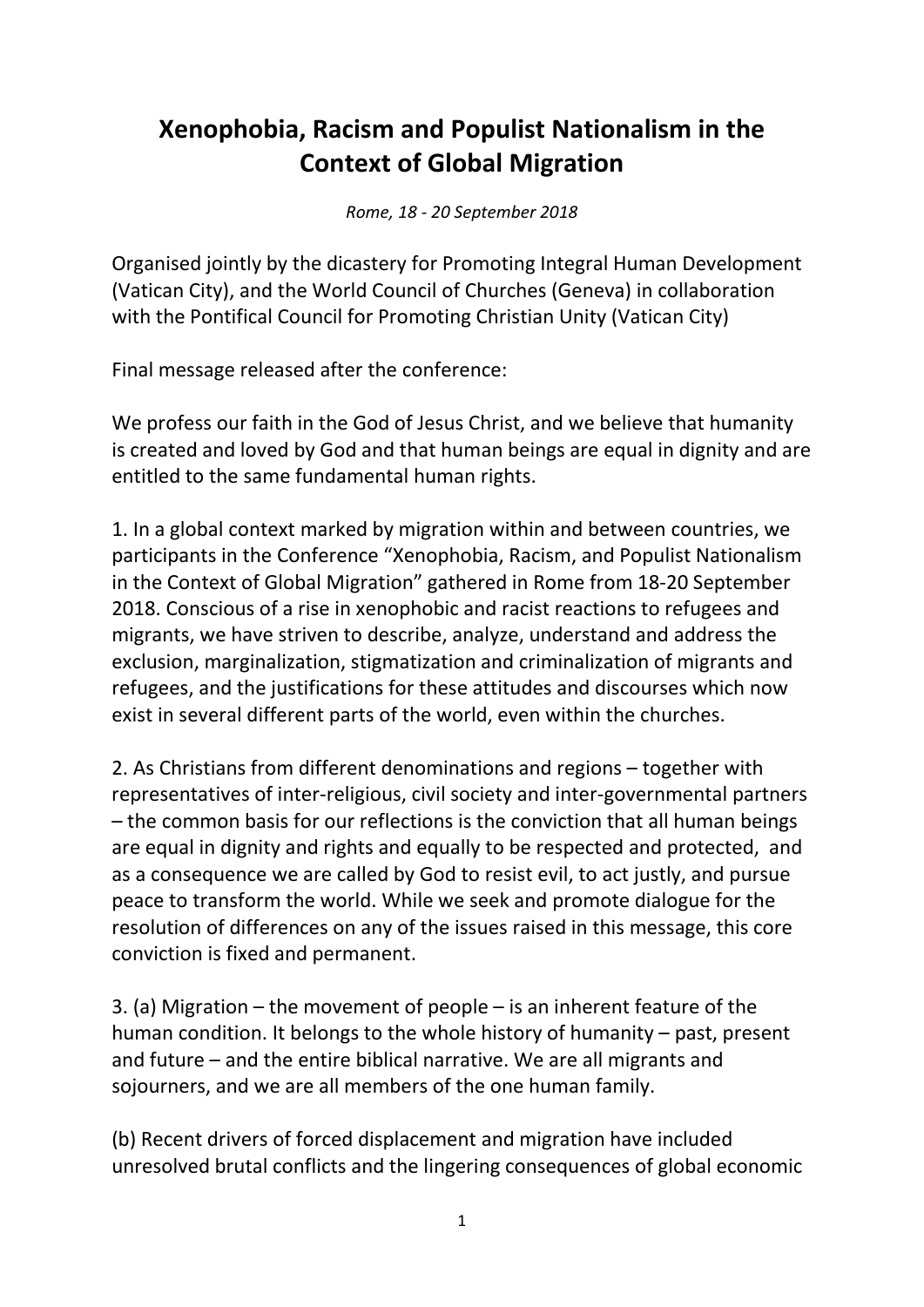crisis and austerity policies, as well as other root causes such as extreme poverty, food insecurity, lack of opportunity, and insecurity. The advancing impacts of climate change will likely add significantly to the drivers of displacement.

(c) While recognizing the right of refugees to return to their country of origin and live there in dignity and security, we affirm and uphold the institution of asylum for those fleeing from armed conflicts, persecution or natural disaster. We also invoke respect for the rights of all people on the move, regardless of their status.

(d) While migration generally contributes positively to both countries of destination and countries of origin, we recognize that significant challenges are still associated with migration, particularly in the area of protecting the rights of undocumented migrants.

4. Using multidisciplinary insights, lived experiences, and testimonies from different religious traditions to better understand the causes and effects of hate speech against migrants and refugees, and of tensions between countries and between social, cultural, or religious communities in the context of global migration, we have striven to grasp what is at stake in the encounter with other human beings made vulnerable by the experience of war or poverty, and seeking asylum, protection and dignity.

5. (a) The way in which a person made vulnerable by violence or economic precariousness is looked at is, indeed, at the heart of our reflection. Xenophobia, which primarily means "fear of the foreigner," is expressed by an attitude that excludes and confines the other in their predicament and by forms and structures of indifference and rejection, extending even to the denial of assistance in emergencies and for survival. It is therefore necessary to address the fear of the other and to challenge the exclusion and marginalization of migrants and refugees. This fear can reveal a complex personal or collective relationship with the past, the present or the future, and expresses the anxiety of losing one's identity, security, possessions and power in confronting the challenges of life and the future.

(b) It is also necessary to acknowledge the fear experienced by someone forced to flee their home and country due to vulnerability caused by armed conflict, destructive national and regional policies, persecution, natural disaster or abject poverty.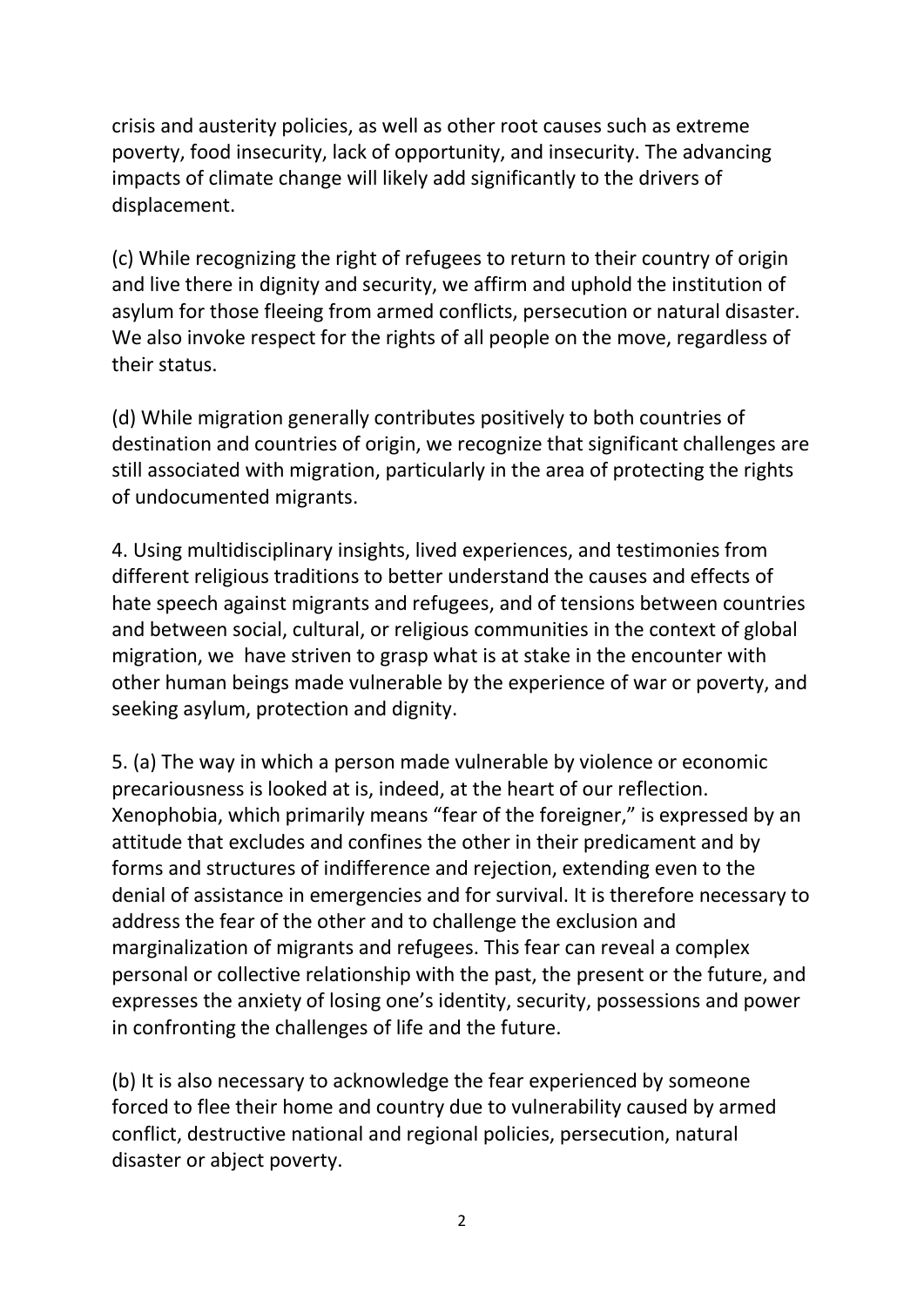6. (a) Race is a social construct which claims to explain and justify the separation between human groups by advancing physical, social, cultural and religious criteria. Racism is the systemic and systematic impact of actions taken against groups of people based on the colour of their skin. It separates people from each other in the name of a false notion of the purity and superiority of a specific community. It is an ideological stance expressed through marginalization, discrimination and exclusion against certain persons, minorities, ethnic groups or communities.

(b) The definition of racial discrimination in the International Convention on the Elimination of All Forms of Racial Discrimination (art. 1.1) highlights "any distinction, exclusion, restriction or preference based on race, colour, descent, or national or ethnic origin which has the purpose or effect of nullifying or impairing the recognition, enjoyment or exercise, on an equal footing of human rights and fundamental freedoms".

(c) Racism creates and maintains the vulnerability of members of certain groups, denying them their rights and their existence, and seeks to justify their oppression. In this sense racism is a sin, in both its personal and systemic expressions, radically incompatible with the Christian faith. It is often present both in countries from which migrants come and to which they go. People of faith must condemn racism because it denies human dignity and the mutual belonging to the one human family, and defaces the image of God in every human being.

7. (a) Populist nationalism is a political strategy that seeks to rely on and promote the fears of individuals and groups in order to assert the need for an authoritarian political power to protect the interests of the dominant social or ethnic group established on a particular territory. It is in the name of this "protection" that populist leaders justify the refusal to offer refuge, to receive and to integrate individuals or groups from other countries or different cultural or religious contexts.

(b) However, to refuse to receive and help those in need is contrary to the example and calling of Jesus Christ. Claiming to protect Christian values or communities by shutting out those who seek safe refuge from violence and suffering is unacceptable, undermines Christian witness in the world, and raises up national boundaries as idols.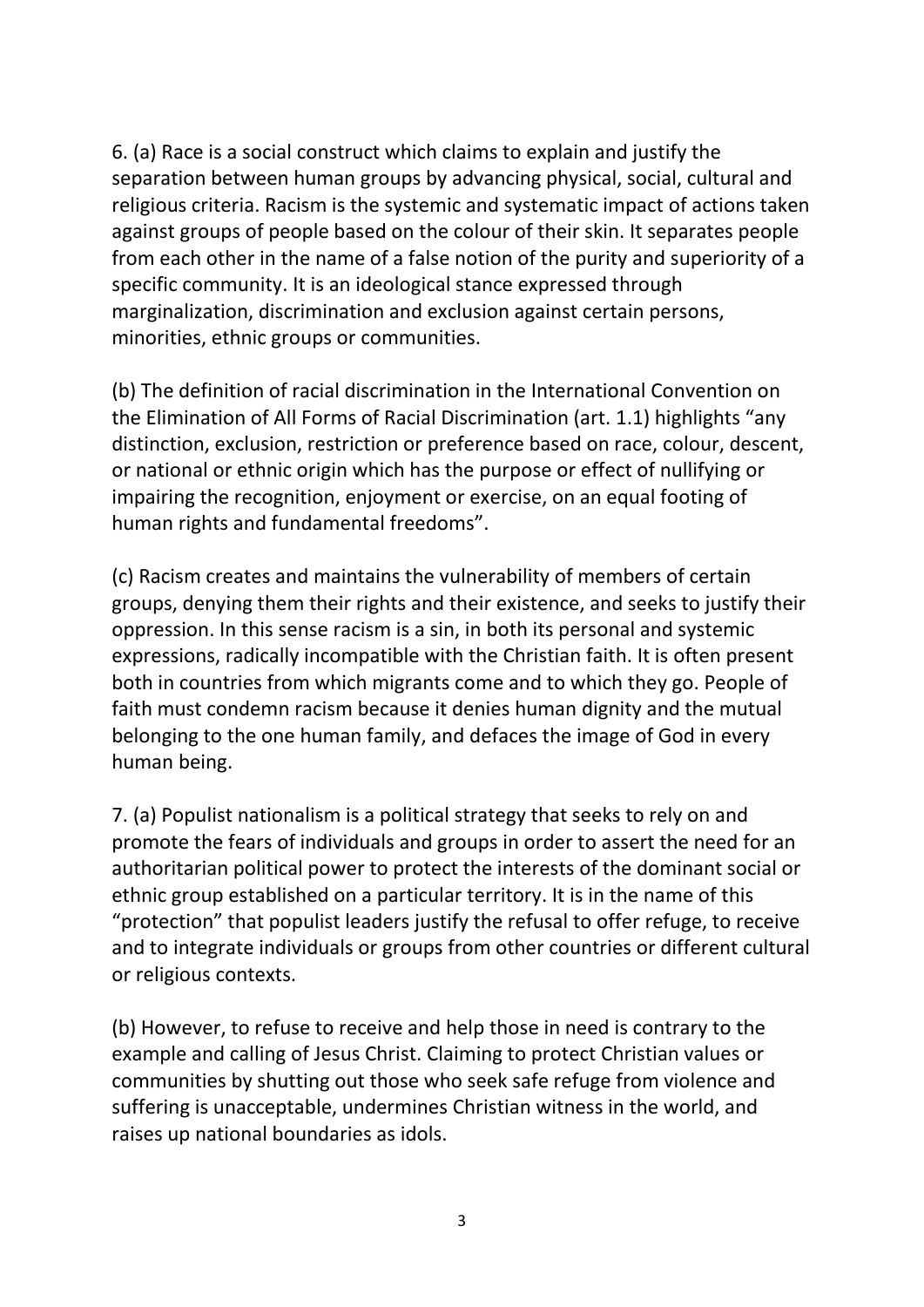(c) We call on all Christians and all those who support fundamental human rights to reject such populist initiatives incompatible with Gospel values. This should inspire political life and public discourse, and inform fundamental choices especially at the time of elections.

(d) We also call on all media platforms to refrain from disseminating divisive and dehumanizing ideas and initiatives, and commit to engaging media for the promotion of positive messages

8. (a) In this reflection and dialogue, we observe the importance of narrative and memory, at personal, community and institutional levels. The scriptural foundations that bring us together in this conference remind us that the experience of migration is a constant theme in the Abrahamic traditions. The biblical narrative is one of people on the move. And they discover, in their journey, that God accompanies them. The duty of hospitality, common to all the sons and daughters of Abraham, is evoked in the reception of the "strangers" by Sarah and Abraham (Genesis 18, 1 - 16), in the teaching of the prophets, and by Jesus himself who identifies with the stranger (Matthew 25:35-40) and calls all believers to welcome the stranger as an act of love inspired by faith.

(b) We recognize that the concerns of many individuals and communities who feel threatened by migrants – whether for security, economic or cultural identity reasons – have to be acknowledged and examined. We wish to be in genuine dialogue with all those who hold such concerns. But based upon the principles of our Christian faith and the example of Jesus Christ, we seek to raise a narrative of love and of hope, against the populist narrative of hate and of fear.

9. The churches and all Christians have the mission to proclaim that every human being is worthy of respect and protection. The churches are also called to live out, on a daily basis, the welcome of the stranger but also the protection and the mutual encouragement to all – each in the diversity of their origins and history - to participate according to their own talents in the building of a society that seeks peaceful well-being in equality and rejecting all discrimination. Churches are constantly called to be places where we experience and learn respect for diversity and where we rejoice in the encounter and the mutual enrichment. This is particularly important in the context of pastoral care, preaching and solidarity initiatives, within the churches, and with special attention to initiatives for and with young people.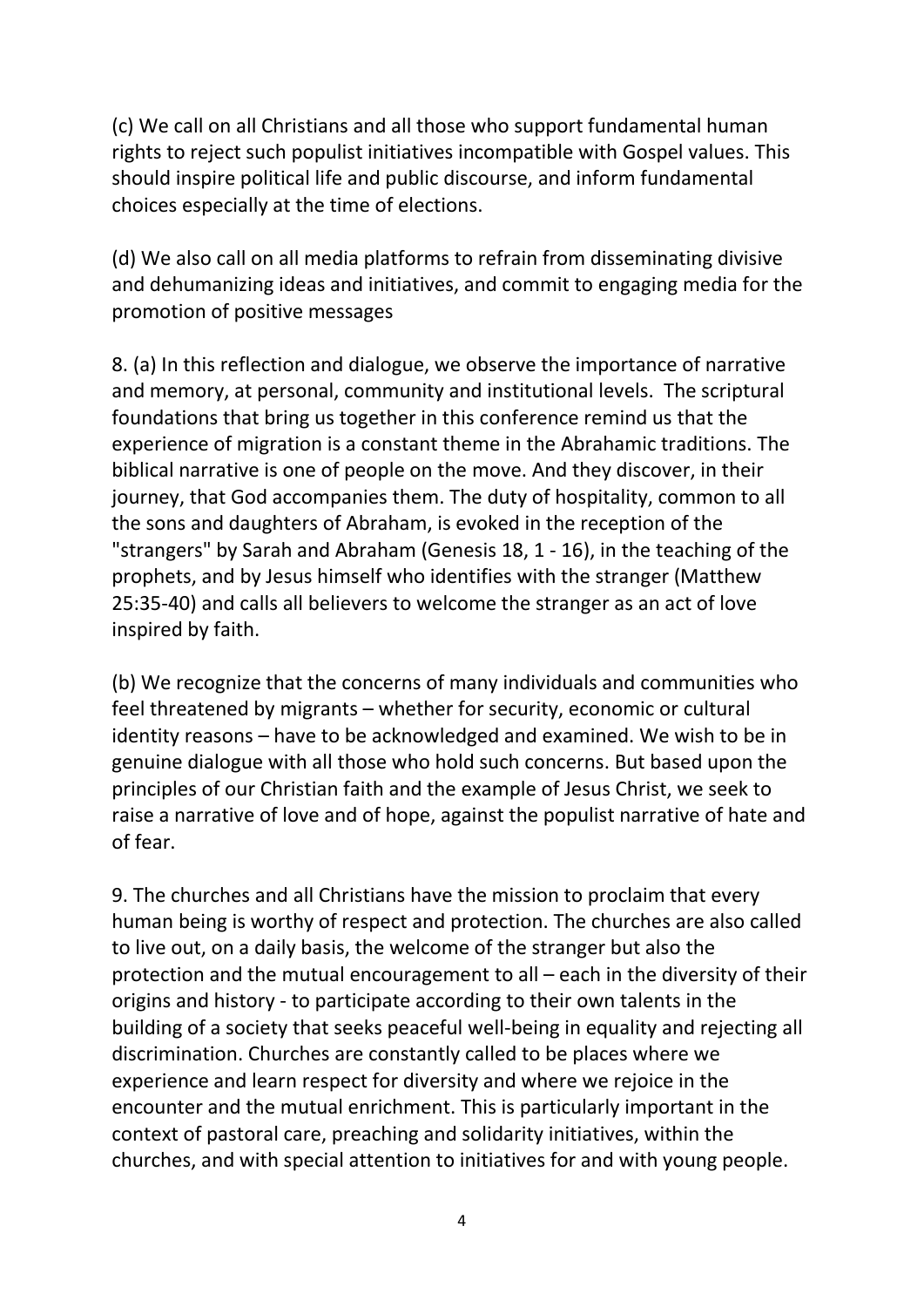10. We are called to accompany and hold accountable those who exercise power and participate directly in decisions that affect the future of the human community, at national and international levels. The advice that all believers can offer may be inspired by the "golden rule," common to different traditions, according to which one should "do to others what you would have them do to you" (Matthew 7:12). This "golden rule" is reflected in fundamental human rights, which are conditions to be achieved for others as well as for ourselves, and call for the construction of social cohesion. Only an inclusive approach that considers all dimensions of the human being and calls for the participation of each and every one in society can effectively fight against discrimination and exclusion.

11. We encourage further efforts by the United Nations and its member states to "eliminate all forms of discrimination, condemn and counter expressions, acts and manifestations of racism, racial discrimination, violence, xenophobia and related intolerance against all migrants" in the context of the Global Compact for Safe, Orderly and Regular Migration (Objective 17), and to "combat all forms of discrimination and promote peaceful coexistence between refugee and host communities" in the context of the Global Compact on Refugees (para 84), which explicitly recognise "the power and positive impact of civil society, faith-based organizations, and the media" (ibid) – both to be formally adopted by the end of the year. These two Global Compacts, having been drafted with the active participation of churches, civil society, academia, the private sector, and governments, provide useful, human rightsbased global policy frameworks that should be used by all stakeholders in fighting xenophobia and racism against migrants and refugees.

12. Churches are important actors in civil society and political life, and we urge them to participate, in close cooperation with inter-religious and other partners, in political, economic and social affairs, in caring for the planet "our common home", and in caring for those who are suffering, by building social protection networks, through advocacy and by proposing legal and ethical principles (such as the Holy See's 20 action points for the Global Compacts). Good cooperation between faith communities, civil society actors, academics, economic and political actors is essential in the fight against xenophobia and racism.

13. (a) We participants in the Conference "Xenophobia, Racism, and Populist Nationalism in the Context of Global Migration" appeal to all believers who